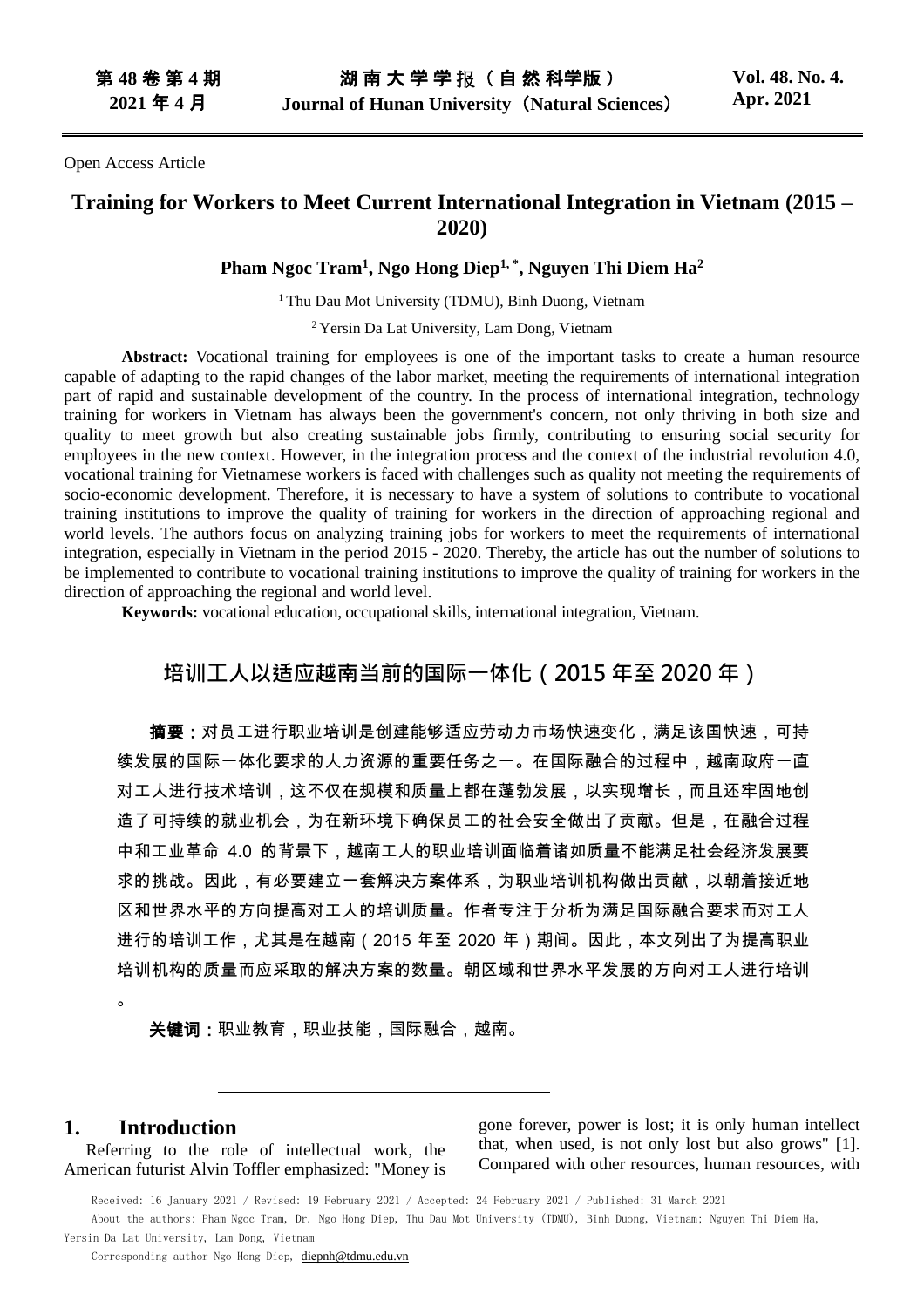the leading factor being intelligence, have an outstanding advantage of not being depleted if they can be fostered, exploited, and used properly. However, no matter how much, other resources are only a limited factor and can only be effective when combined with human resources effectively.

In the modern world, when moving gradually to an economy based mainly on knowledge, vocational training for employees is one of the ways to create a workforce with skills, knowledge, and energy creative force for socio-economic development. In that context, many countries recognize that vocational training for good workers can contribute to making the economy more competitive and developing skills as a companion factor for growth in Southeast Asia [2].

In the process of international integration, the Government of Vietnam has determined: "Developing vocational education is one of the most important tasks contributing to improving the quality of human resources, adapting to rapid changes, rapid labor market, meeting the requirements of the Fourth Industrial Revolution, international integration and sustainable development of the country"; and "improving the quality of vocational education step by step to meet regional and international standards to meet the needs of domestic human resources and integrate with the regional and international labor market" are the only goals and views. The direction is indicated in the issue of approaching the level of developed countries. Approaching the level of ASEAN-4 countries (including four countries Singapore, Malaysia, Thailand, and the Philippines) was also pointed out: "40 schools approached the level of ASEAN-4 countries" (Period up to 2025), "50 schools approaching the level of ASEAN-4 countries" (period to 2030), and "Vocational education Vietnam reaches an advanced level in the ASEAN region" in the Resolution No. 617/NQ/BCSĐ dated December 28, 2018, on continuing to innovate and improve the quality of vocational education until 2021 and orientations to 2030 [3].

The interest in vocational training for high-quality workers has positively contributed to economic restructuring, increased labor productivity, helping Vietnam escape the "middle-income trap", each step to ensure the workers' lives. However, vocational training for employees is still limited, challenging, and requires a more comprehensive and comprehensive solution system in the coming time. This is also the main content of this article.

#### **2. Related Works**

In the book "Challenges and Opportunities for Vocational Skills Development in Asia: Supply, Demand and Unbalanced Changes", the Asian Development Bank makes policy recommendations on national strategies. Asian countries related to vocational education issues are as follows: Skills

development as a key pillar in national planning; Reorientation and so on by the Asian education system; Reform of technical and vocational education and training with priority (i.e., selecting several occupations, in certain priority areas); minimizing skill mismatches through international cooperation. At the same time, in economic and industrial transitions, emerging industries and professions require new skills, while many traditional fields shrink or disappear, leaving the necessary skills behind this is an outdated skill. Key questions faced by policy-makers and training institutions are: How to equip workers to transition to higher productivity and emerging industries and ensure workers continue improving their skills to increase productivity further. This shows the important role of retraining, lifelong learning, and vocational institutions in the current context [4].

In addition, the number of institutions providing training services has increased. In this case, the quality attention comes from those who want to be trained, from the entrepreneurs who want to invest in the training of their workers, and from those who provide funding. As a result, quality certification schemes are increasingly being used as an accreditation measure in a highly competitive market. Therefore, there is a second path in using standards, in this case focusing on quality assurance [5]. This recommendation is also very important for vocational education institutions. It is an indispensable requirement for survival and development in the context of an increasingly demanding and highly demanding labor market amount.

Cristina Martinez-Fernandez and Marcus Powell [4] point out some issues related to labor skills training as follows: Employers in strategic economic sectors need to commit to developing scientific skills and high-level technology, while skill formation in the workplace is regulated by government intervention to ensure minimum standards and long-term investments in strategic areas; the skill development of the workforce requires a conducive environment in which the provision of skills is balanced with the provision of opportunities to use these skills. Since then, the authors have given some recommendations for the ASEAN community: Continue to expand the Technical and Vocational Education and Training (TVET) system in other countries. ASEAN members are least developed and in some middle-income economies upgrade quality and labor market relevance. Fostering collaboration between the business community and supplier education and training is an effective and feasible way to reduce mismatches between TVET results and job opportunities [6].

The International Labor Organization (ILO) [24] also recommends that ASEAN countries pay attention to some of the needs for the type of training (labor) that ASEAN businesses need most, especially management and leadership training (29%), vocational and technical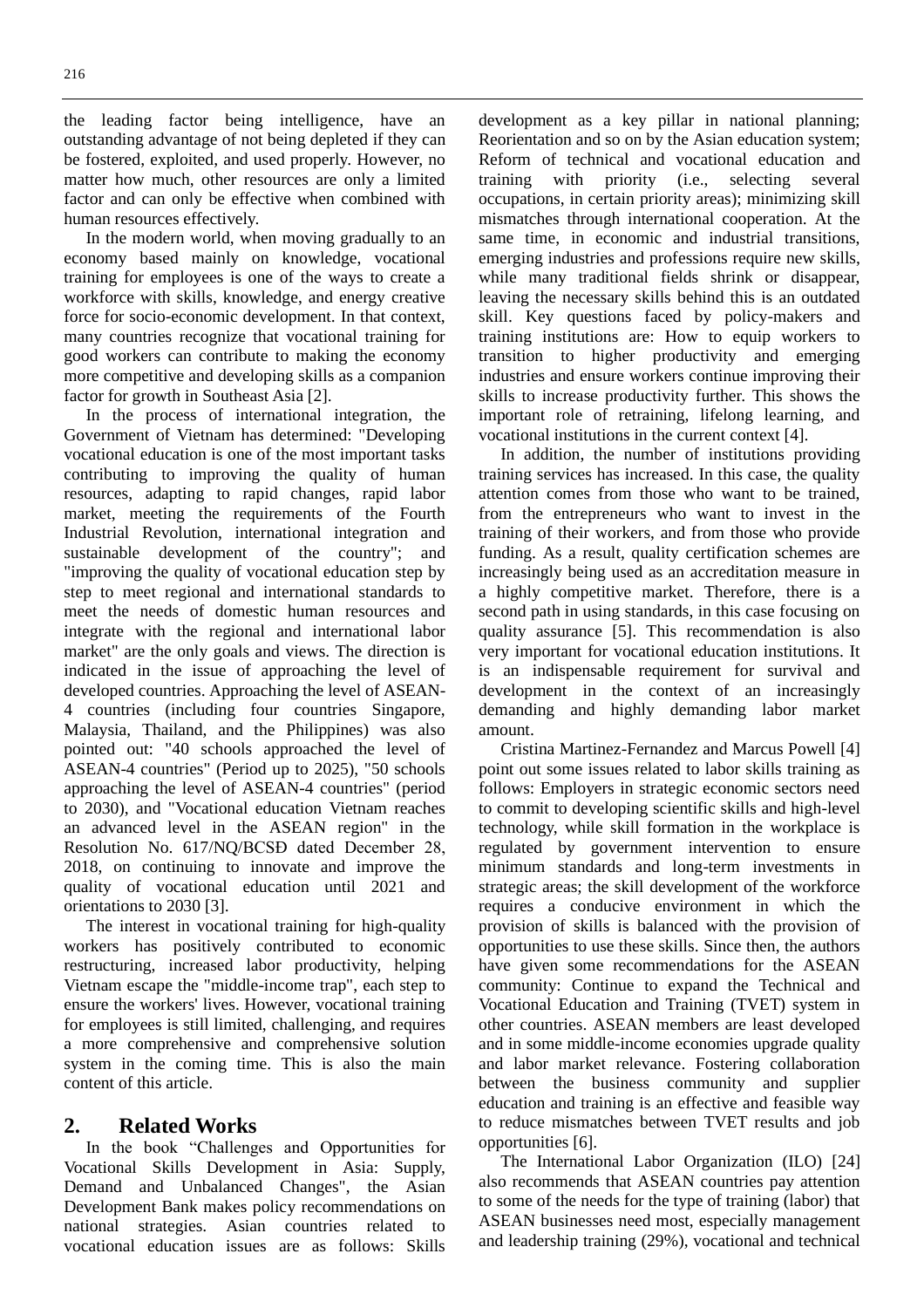skills (17%), customer care services (15%). Next is marketing, IT, and, finally, accounting (6%). The ILO also pointed out that the ASEAN community will face skills mismatch in highly skilled professions in this period and the near future. Statistics in 2014 show that 58.8% of ASEAN workers (179 million) work in vulnerable jobs. Vulnerable employment rates in ASEAN are significantly higher when analyzing gender differences, with the proportion of female workers being significantly higher than that of men.

In the research on vocational training (or vocational education) in Vietnam, there are also many publications on vocational training, which directly or indirectly refer to access to international technical standards. Occupational skills, typically: Nguyen Thu Thuy pointed out three groups of breakthrough solutions to improve the quality and efficiency of vocational education: (i) Give full autonomy to TVET institutions; improve the governance capacity of vocational education institutions; (ii) Standardization of quality assurance conditions; (iii) Link vocational education with the labor market, sustainable jobs and social security [7]. Research on the issue of vocational education associated with the market or the response to the labor market [8], or in other words, vocational training should be studied according to the market approach based on the law of supply-demand of the market [9]. These studies also give recommendations related to the policies of each vocational education institution to meet the needs of the labor market.

## **3. The Research Method**

Regarding the role of the human in general development, vocational training for employees in particular, K. Marx said: "A machine not used in the process of working is a useless one... Iron is rusty; wood is rotten... Living labor has to grasp those things, transform it into life them" [10]. In particular, when all natural resources can be exploited increasingly exhaustedly in today's age, only human resources are inexhaustible resources, and "knowledge is never taken away" [1], the more important people and workers play a role. So, when talking about the role of employees, V.I. Lenin affirmed: "The leading production force of all humanity is workers, workers [11].

When referring to the role of education and training in general, vocational training for employees in particular in socio-economic development, UNESCO General Director, Mr. F. Mayor emphasized: "Education and training is the most fundamental human right, the key, the lever to a better world. The role of education and training is to develop all human potentials and create the prerequisites for realizing human rights, democracy, intellectual cooperation, equality, and mutual respect. Therefore, it is necessary to re-concept more fully the role of education and training in human development, national development, and human development in the new age: education is

not mere (or mainly) is the accumulation of knowledge which is more important to awaken the great creative potential of each person to make a useful contribution to the development of individuals and communities" [12].

The UNDP Human Development Report put forth the impressive statement: "The true wealth of every nation is its people. The purpose of development is to create a favorable environment that allows people to enjoy long, healthy and creative lives" and the biggest difference in economic competition before and today is in "where people are creating a competitive advantage. The decisive weapon of competition in the twenty-first century is the education and skills of workers" [13].

Suppose human resource development is considered the decisive factor for the development of each country. In that case, vocational training for workers is the main method and has a decisive role in training qualified human resources. High quality is the basis of the human development strategy, social development because its functions and objectives are to improve human understanding in the field of social sciences, self-sciences, science and technology; to develop perfecting skills in applying scientific, technical, and technological knowledge to production; to improve the human spirit, consciousness, personality; to train morality, mentality, physical strength and all capacities and qualities of humans, especially the employee. Therefore, today, countries consider vocational training for workers as the fundamental factor and the driving force to decide socio-economic development; investment in education and training is an investment for the future.

Experience of Japan, a country with unfavorable natural conditions and insufficient resources but knowing how to promote vocational training in socioeconomic development, having a more equitable effect on opportunities to develop and benefit from socioeconomic development for all, is a clear demonstration.

By acquiring, inheriting, and developing theories of vocational training for employees together with the review of practical vocational training experiences in Vietnam and other countries around the world, as well as a clear awareness of the role of Vocational training in the process of international integration, Vietnam has identified: "Education and training together with science and technology are the top national policy, the foundation and driving force for industrialization and modernization" [14]; Because "education and training have the mission of improving people's knowledge, developing human resources, fostering talents, making an important contribution to the development of the country, building Vietnamese culture and people. Developing education and training together with science and technology development is the top national policy; investment in education and training is development investment" [15].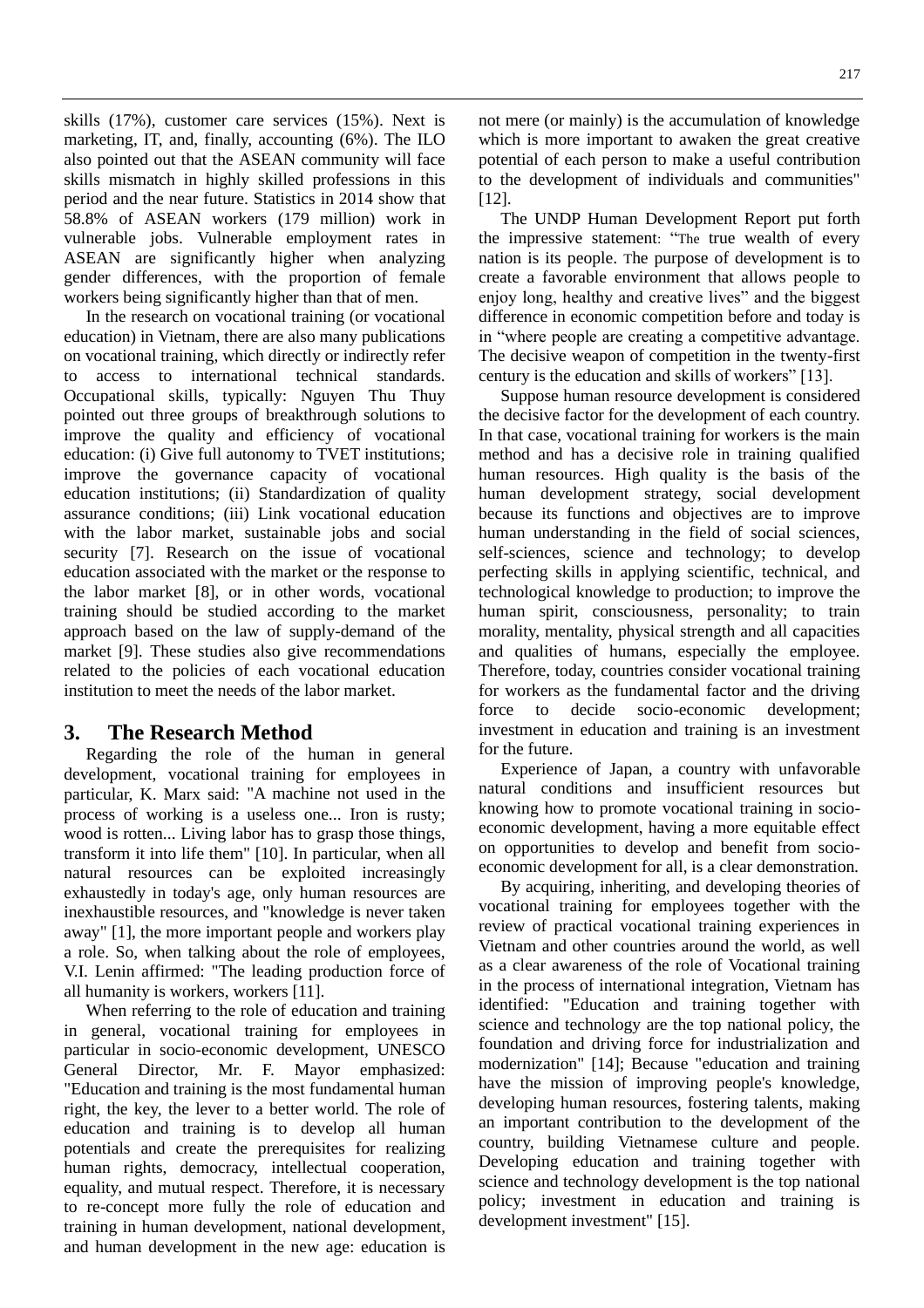This research uses the document analysis method. Analytical papers are published documents related to the vocational education sector of Asia, Southeast Asia, and Vietnam to provide some comments on recommendations. The proposal already exists on the context and suggestions for vocational education institutions of Vietnam in identifying several directions related to vocational training in the direction of integration, meeting regional and national standards, described with the help of objective data from officially published and statistical sources.

At the same time, the article also uses a combination of specific research methods such as historical, logical, comparison, analysis, synthesis, induction, interpretation, and data synthesis to serve in research and article presentation.

#### **4. Scope of Article Results**

The paper researches the status of vocational training for employees to meet the requirements of international integration in Vietnam in the period 2015 - 2020. The research findings can be used to make recommendations for government policymaking and vocational institution leadership for developing plans and strategies to help vocational education institutions. Enterprises can supply goods with higher quality and economic efficiency, meeting the requirements of international integration in the future [26].

The novelty of the article: From the analysis, evaluation of achievements and limitations to vocational training for employees and propose solutions to innovate and develop vocational training to meet the association's requirements.

#### **5. Results and Discussion**

#### **5.1. The Status of Vocational Training for Employees to Meet the Requirements of International Integration**

In the period 2015-2020, high-quality vocational training has achieved several outstanding results:

*Firstly*, regarding the development of professional skills, in the period 2015-2020, vocational training for workers with high occupational skills has a very fast growth rate, an average of 11.67% / year in the college group and 8.54% / year for the group of universities and above. Meanwhile, the groups without occupational skills and low and middle-level occupational skills tended to decrease with an average annual rate of -2.27%; -3.51%; -2.40%. Regarding the structure and vocational training for workers with occupational skills out of the total workforce in 2020, high-level occupational skills (colleges and universities) account for 67.87% (university 39.81%, college 28.06%). Meanwhile, low-level occupational skills (elementary) account for only 11.46%, and intermediate vocational skills account for 20.66% [16].

*Secondly*, the number of enrollment increases every year. In 2017, the enrollment size increased by nearly two times compared to 2015. From 2020, the enrollment size increased on average from 10% to 15%. Particularly, high-quality training programs always have enrollment results that exceed the assigned quota. In 2020, the enrollment result was 176,741 students (an increase of 10% compared to 2017 and accounting for 8% of the total enrollment in the country). Most graduates have the right professional jobs before and shortly after graduation.

*Thirdly,* the state has selected 251 professions and trades in 49 key professions and trades at all levels of 45 schools to support investment. The schools have received the transfer of training for 34 international key occupations (12 occupations from Australia, 22 occupations from Germany). The current training scale of the international transfer system is 2,000 students. Graduates will be awarded Australian or German associate degrees; 682 lecturers were trained synchronously at home and abroad; 45 schools have been assessed by international partners to meet the standards for training organization [17].

*Fourthly*, the schools meet the quality accreditation standards in the country, in which 21 schools operate the UK quality management process, eight international accreditation pilot schools have met the standards assessed by British and German experts.

Most corporations and large enterprises have been interested in and directly participating in vocational training, such as Vingroup, Sungroup, FPT, Samsung, Muong Thanh, Thaco, FLC. Investment projects with human needs. High quality has been met. Cooperation between enterprises and schools has been strengthened in the direction of increasing in-company training, custom training. Most of the high-quality training programs have over 30% in-company training periods. Practice time is over 50% of the program.

*Fifthly,* the schools invested in providing highquality vocational training have the mission of leading, spreading, and impacting the whole system. In contrast, the system needs to focus on developing the quantity and scale of the training. This becomes a big challenge in the context and conditions of Vietnam. According to the World Economic Forum's 2018 Global Competitiveness Report, Vietnam ranked 77/140 in the economy in terms of overall competitiveness and 97 out of 140 on skill pillars (of which, on indicators of the company's investment in staff training and development ranked 81/140, vocational training quality ranked 115/140, university student skills ranked 128/140) [18].

With the care to invest in vocational training for workers in the integration process, it has contributed to improving the quality of vocational training in Vietnam, increasing 13 ranks and ranked 102/141 in the country. There has been a positive change in vocational training with 85% of the people completing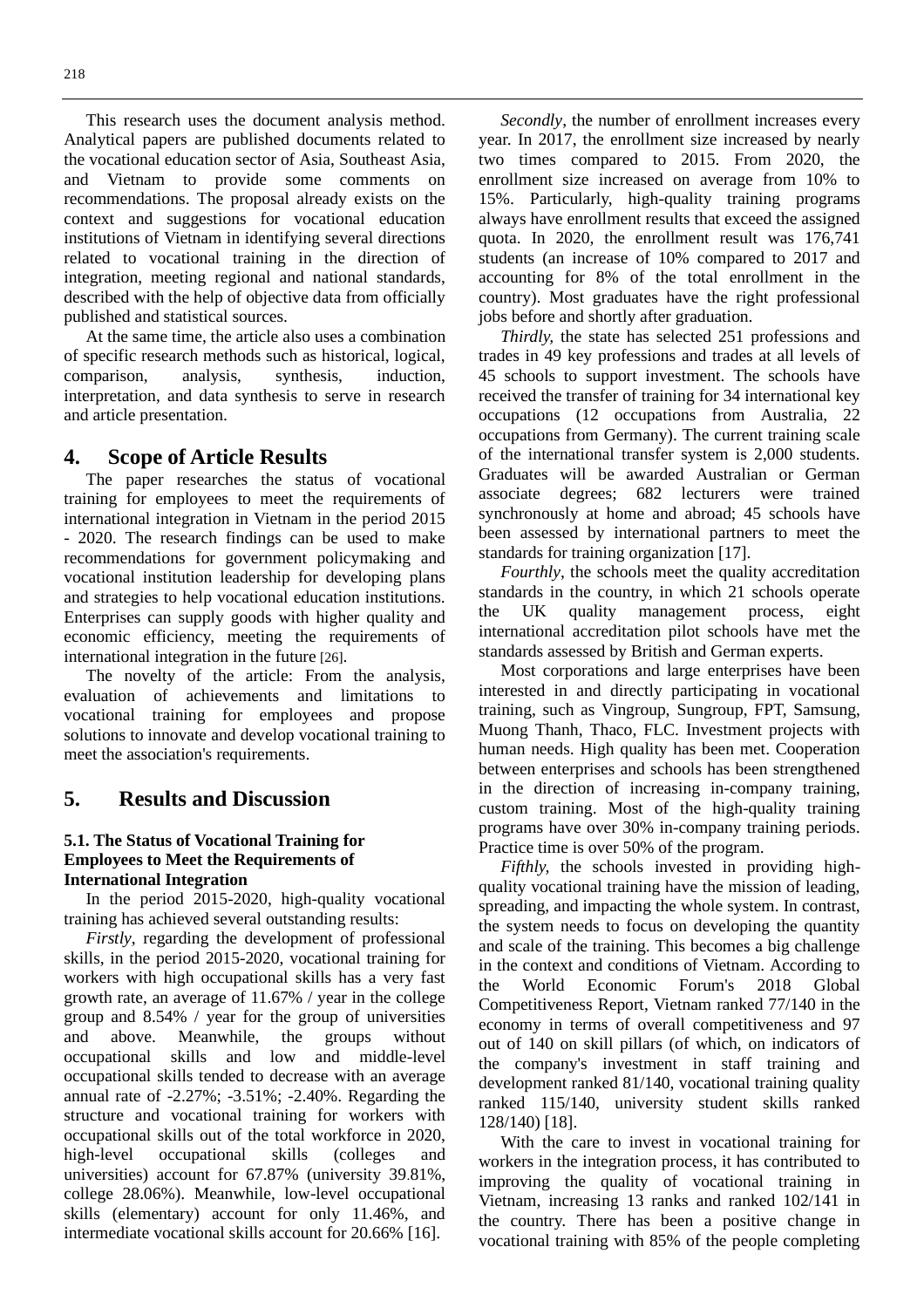the job. More and more effective training models appear. In many vocational schools, 100% of students after graduation have jobs with high income [19]. The results achieved in vocational training for employees in the innovation process have contributed an active part in Vietnam's socio-economic development in the integration process, especially in the economic field. The Economist (UK) magazine in August 2020 ranked Vietnam in the top 16 most successful emerging economies in the world. According to World Bank (WB) data in 2019, with an average economic growth of 6.8% / year in the 2016 - 2019 period, Vietnam is in the top 10 highest growing countries. Although heavily affected by the COVID-19 epidemic, while most economies fell into recession, with the synchronous and drastic direction of "dual goals", Vietnam has maintained growth positive growth is quite good. According to the World Bank, Vietnam's GDP in 2020 is estimated at 2.8%, belonging to the group of countries with high economic growth rates in the region and the world [20].

From being one of the poorest countries in the world, Vietnam has grown rapidly to become a lowmiddle-income country, with GDP per capita reaching about \$ 2,800 in 2019, more than 45 million people out of poverty; it is one of the fastest-growing and most dynamic economies in the region. In terms of gross domestic product, Vietnam is the 46th economy in the world. According to the International Monetary Fund (IMF), Vietnam's GDP is estimated at more than 340 billion USD, surpassing Singapore and Malaysia, ranking fourth in the region [21].

The Global Competitiveness Report published by the World Economic Forum shows that out of 140 countries ranked in 2018, Vietnam is the country with the highest competition level in the world [25]. Vietnam has become one of the most open economies in the world (accounting for about 200% of GDP). In particular, the participation in new-generation free trade agreements (FTAs) will directly impact the Vietnamese economy, helping it become competitive and innovative. Some foreign experts said that Vietnam could become one of the most prominent economies in Asia, despite the challenges and crisis from the epidemic of acute respiratory infections COVID-19. According to Japanese economist Hamada Kazuyuki, Vietnam can become a great power in the future [22].

Although there are important reforms in vocational training for employees, there are still many shortcomings:

*Firstly,* the vocational training and education institutions have not yet ensured that the vocational training and education institutions have strongly shifted towards the development of occupational skills for employees. The operation of vocational training and education institutions does not have a close connection between career orientation and development of professional skills and employment with enterprises.

Therefore, employees lack and weaken the necessary "hard skills" and "soft skills", especially foreign languages, computer skills, teamwork skills, in a multicultural environment.

*Second,* the institutions for developing occupational skills have been formed but have not been completed yet, and keep pace with the development and change of practice, the management capacity for the development of professional skills is still inadequate. The implementation of managerial and professional skills development functions of state management agencies, such as advising, proposing policies and laws, organizing the development and appraisal of national occupational skill standards is limited, has not yet met the requirements of developing a professional and modern system of professional skills. The participation of other subjects, especially enterprises, is still under formation.

Vietnam's national vocational skill standards are slowly being promulgated; the organization of assessment and certification of occupational skills has not been widely deployed, only meeting a very small part of requirements of the list of occupations and requirements of workers, many key occupations have not yet targeted national vocational skill standards. The promulgated national occupational skill standards are still low compared with regional and international occupational skill standards; the development of occupational skills of employees has not met the needs of users and enterprises, especially when enterprises apply new science and technology from the achievements of the Industrial Revolution 4.0. The national vocational skill assessment and certification institutions have not developed widely. Their capacity is still limited (in terms of human resources for assessment, banking of exam questions, application of information technology), yet meeting the needs of the increasingly demanding reality. According to a recent study by the Institute of Social Labor Science, labor productivity in Vietnam and corporate governance skills are very low, and 2/3 of the employees lack labor skills. 55% of enterprises said it is very difficult to find a source of high-quality labor, while over 60% of FDI enterprises are planning to expand their investment in Vietnam. It is very difficult to attract investment without improving the quality of their labor force [18].

*Third,* the labor market institution, although always being supplemented and completed, has not kept up with the constantly changing and complicated practical situation, in which the liberation of production and labor power is not ensured; the labor market is not evenly developed and still fragmented; Young people still face many difficulties, even with occupational skills, in freedom of movement by occupation, education level, geographic area, formal/informal sector, by job position, due to lack of labor supply and demand forecasts, limited labor market information, employment service provision, and administrative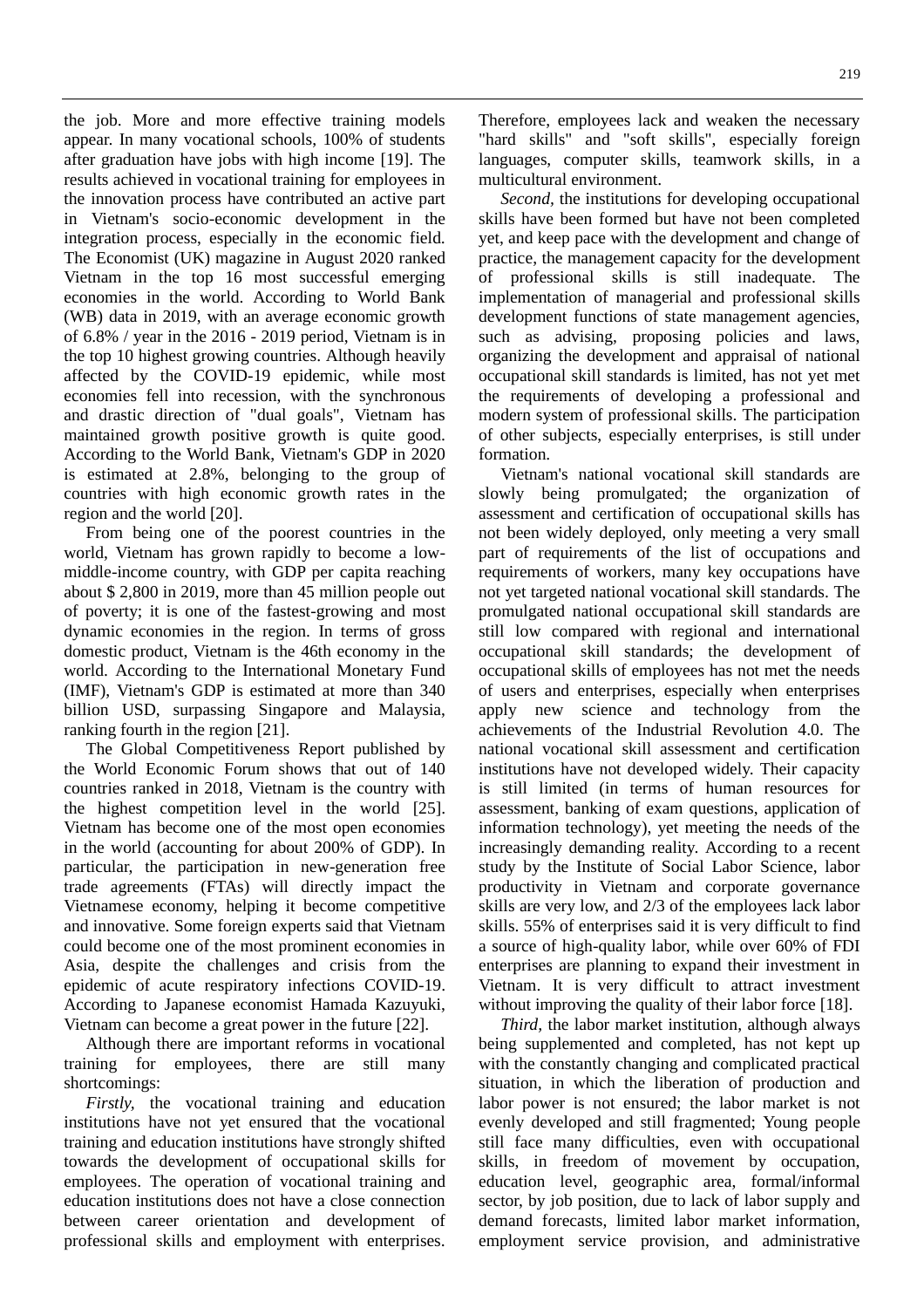barriers, especially household registration, residence, access to basic social services.

*Fourth,* the labor market service system (analysis, forecasts, labor market information, job services) supports underdeveloped skilled workers to move in the labor market, especially job exchanges; application of information technology is weak, and service quality is not high.

Limitations in vocational training for workers inevitably lead to per capita income in Vietnam being low middle compared to other countries in the region, only higher than Timor-Leste, Cambodia, and Myanmar. Compared with other ASEAN-6 countries, this income level is quite far, with only 4.5% of Singapore, 8.4% of Brunei, 23% of Malaysia, 34.2% of Thailand, 65% of Indonesia, 79.2% of the Philippines [23]. In the Industrial Revolution 4.0, Vietnam is showing signs of "slowing down" compared to other countries in the region. Vietnam's competitiveness is still low compared to many ASEAN countries. Many exported products of Vietnam have low domestic added value, mainly performing the assembly function. The participation of domestic firms in major global value chains (GVCs) is limited, and exports are mainly driven by the foreign direct investment (FDI) sector accounting for more than 70% of the total export turnover [16]. The risk of falling into the middleincome trap of Vietnam still exists if Vietnam does not promptly renew its vocational training and increase its growth in the coming time.

The above limitations are: i) The planning of nonbusiness units providing training services has not been close to reality regarding quantity, size, and structure of training occupations. There is no clear link between planning for human resource development and planning for socio-economic development; ii) The vocational training system does not connect the training institutions and the business system, leading to the fact that the trained students do not meet the market requirements. iii) The process of international cooperation and integration in the vocational training sector of training institutions has not kept pace with Vietnam's increasingly deep integration into the economy; iv) The education system has not caught up with the human education and training model of countries in the region and the world; v) The quality of institutions, training programs and methods are outdated, slow to innovate, not linked to the reality and social development trends; The quality of comprehensive education has declined, not meeting the requirements of international integration.

#### **5.2. Training Solutions for Workers to Meet Employees to Meet Integration Requirements in Vietnam in the Coming Time**

*Firstly,* renewing thinking and raising awareness of developing professional skills based on young human resources as the center, to promote all human resources

for sustainable growth and development of the country and from there, highlighting the role and responsibility of the state, employers, training institutions, vocational education institutions, enterprises, social partners, and youth themselves for skill development.

*Second,* improving the institution and strong development of the national vocational skill assessment and certification system in the directions of specialization, professionalism, and modernization:

- Setting up a forecasting organization and strengthening the forecasting work;

- Demanding career skills of young people;

- Capacity building and speeding up the addition of the list of jobs requiring a national vocational skill certificate;

- Approaching international standards and strengthening international cooperation in vocational training;

- Formulating and promulgating quality assurance conditions in vocational training towards approaching regional standards of ASEAN4 and developed countries in the G20 group.

*Third,* investing in high-quality vocational training institutions, key industries, and occupations and, in particular, attaching importance to reviewing and arranging public vocational training institutions to improve operational efficiency and increase the proportion of training programs according to international standards, strengthening the forecasting, planning, and orientation of vocational training institutions, focusing on industries and occupations with great demand in the coming time, such as information technology, tourism, hotel, agricultural management, high-tech industry, and healthcare; encouraging vocational training institutions to design training programs capable of attracting good learners to have quality human resources, contributing to reducing waste of social resources when many learners have a good college career but must work in contravention of expertise, forte, profession.

*Fourth, to* continue to improve institutions and develop a labor market capable of connecting labor supply-demand to create a healthy competition for workers to continue to release their labor fully. Moving, removing administrative barriers for workers to move to space and careers freely; to develop the labor market widely throughout the country, especially in underdeveloped regions and ethnic minority areas; to step by step develop high-quality human resources market; strongly develop the labor market infrastructure, especially the labor supply-demand forecasting system and labor market information, provide timely and effective support for young people with free skills shifts in the labor market for sustainable employment opportunities.

*Fifth,* to expand international cooperation on career skill development for young people through policies to encourage foreign investment in vocational training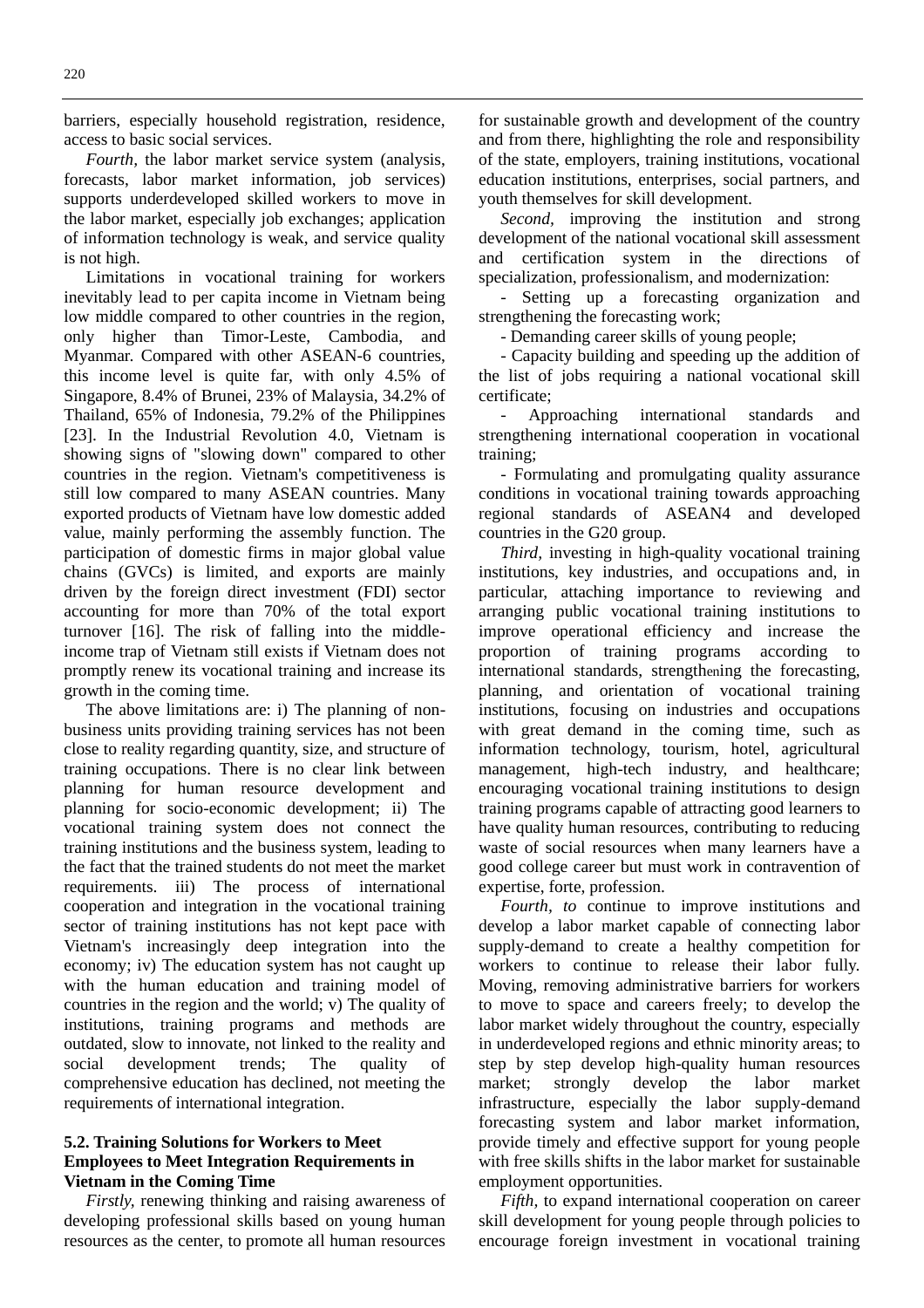and education institutions for youth; cooperation in the development of the national occupational skill assessment and certification system; support the computerization of management and administration of the national vocational skill assessment and certification system.

### **6. Conclusions**

Vocational training for workers in the international integration process is an inevitable trend in Vietnam today. That creates a premise for socio-economic development in general and continues to promote international integration in the context of the industrial revolution 4.0. To accelerate the current international integration process, vocational training institutions need to improve the qualifications and skills of workers to meet regional and international standards and play a decisive role. Therefore, vocational training institutions need to renew their thinking, goals, and methods to improve their competitiveness and that of the Vietnamese labor market. Policies to support vocational education institutions in Vietnam have shown effectiveness. They need to be done more and more quickly to help vocational education institutions to provide goods with higher quality and economic efficiency, meeting the requirements of the fourth industrial revolution, which is taking place today.

#### **References**

[1] TOFFLER A. *Powershift*. Information Theory, Hanoi, 1991.

[2] MARTIN P., & ROMAN H. Introduction of a Quality Management System for Vocational Education and Training in Slovakia. *International Journal of Engineering Pedagogy*, 2013, 3(3): 18-23. [https://www.online](https://www.online-journals.org/index.php/i-jep/article/view/2733)[journals.org/index.php/i-jep/article/view/2733](https://www.online-journals.org/index.php/i-jep/article/view/2733)

[3] THE PARTY COMMITTEE OF THE MINISTRY OF LABOR, WAR INVALIDS AND SOCIAL AFFAIRS. *Resolution No. 7/NQ/BCSĐ dated December 28, 2018 "On continuing to innovate and improve the quality of vocational education through 2021 and orientation to 2030",* 2018.

[4] RA S. B. C., & LIU A. *Challenges and opportunities for skills development in Asia: Changing supply, demand, and mismatches*. Asian Development Bank, Mandaluyong City,  $2015$ .

[https://www.adb.org/sites/default/files/publication/176736/ch](https://www.adb.org/sites/default/files/publication/176736/challenges-and-opportunities-skills-asia.pdf) [allenges-and-opportunities-skills-asia.pdf](https://www.adb.org/sites/default/files/publication/176736/challenges-and-opportunities-skills-asia.pdf)

[5] FERNANDO V. Z. *Quality management in Vocational training. The use of standards and their different applications.* International Labour Office - Instituto Técnico de Capacitación y Productividad, 1996. [https://www.oitcinterfor.org/sites/default/files/file\\_evento/ref](https://www.oitcinterfor.org/sites/default/files/file_evento/ref_pap_int2.pdf) [\\_pap\\_int2.pdf](https://www.oitcinterfor.org/sites/default/files/file_evento/ref_pap_int2.pdf)

[6] MARTINEZ-FERNANDEZ C., & POWELL M. *Employment and Skills Strategies in Southeast Asia: Setting the Scene.* Organisation for Economic Co-operation and Development, Paris, 2009.

<https://www.oecd.org/cfe/leed/45592893.pdf>

[7] NGUYEN T. T. Continue to implement Resolution No. 29-NQ/TW on fundamental and comprehensive innovation

of vocational education in the coming time. *Journal of Propaganda,* 2018. [http://tuyengiao.vn/khoa-giao/giao](http://tuyengiao.vn/khoa-giao/giao-duc/tiep-tucthuc-hien-nghi-quyet-so-29-nqtw-ve-doi-moi-can-ban-toan-dien-giao-duc-nghe-nghiep-trong-thoi-gian-toi-%20117311)[duc/tiep-tucthuc-hien-nghi-quyet-so-29-nqtw-ve-doi-moi-](http://tuyengiao.vn/khoa-giao/giao-duc/tiep-tucthuc-hien-nghi-quyet-so-29-nqtw-ve-doi-moi-can-ban-toan-dien-giao-duc-nghe-nghiep-trong-thoi-gian-toi-%20117311)

[can-ban-toan-dien-giao-duc-nghe-nghiep-trong-thoi-gian-toi-](http://tuyengiao.vn/khoa-giao/giao-duc/tiep-tucthuc-hien-nghi-quyet-so-29-nqtw-ve-doi-moi-can-ban-toan-dien-giao-duc-nghe-nghiep-trong-thoi-gian-toi-%20117311)[117311](http://tuyengiao.vn/khoa-giao/giao-duc/tiep-tucthuc-hien-nghi-quyet-so-29-nqtw-ve-doi-moi-can-ban-toan-dien-giao-duc-nghe-nghiep-trong-thoi-gian-toi-%20117311) 

[8] BUI N. D. Some theoretical issues about the management of vocational training in vocational colleges to meet the current labor market needs. *Journal of Education*, 2019, 442: 26-30.

[9] TRI N. M. Economic growth with poverty reduction in Vietnam. *Journal of Critical Reviews,* 2020, 7(8): 2527- 2533. <https://doi.org/10.31838/jcr.07.18.260>

[10] MARX K., & ENGELS F. *Complete episode, ep. 46, part II.* National Politics, Hanoi, 2015.

[11] VLADIMIR I. L. *Entire episode,* ep. 38. National Politics, Hanoi, 2005.

[12] PHAM M. H. *About education.* National Politics, Hanoi, 2003.

[13] NGUYEN P. N. *Higher Education: An Element of Quality*. Hanoi National University, Hanoi, 2007.

[14] COMMUNIST PARTY OF VIETNAM. *Document of the 10th National Delegate Congress*. National Politics, Hanoi, 2006.

[15] COMMUNIST PARTY OF VIETNAM. *Document of the 11th National Delegate Congress*. National Politics, Hanoi, 2011.

[16] NGUYEN H. D. *Developing professional skills to improve the quality and ability to move Vietnamese youth human resources in the labor market.* 2020. [https://www.tapchicongsan.org.vn/van\\_hoa\\_xa\\_hoi/-](https://www.tapchicongsan.org.vn/van_hoa_xa_hoi/-/2018/819668/phat-trien-ky-nang-nghe-nghiep-de-nang-cao-chat-luong-va-kha-nang-dich-chuyen-nguon-nhan-luc-thanh-nien-viet-nam-tren-thi-truong-lao-dong.aspx?fbclid=IwAR1guQHPFebhhcGCGXnIOMTtMV5fLdcJTdIWwutA5o_7NJmB8I0AL7GMEn4)

[/2018/819668/phat-trien-ky-nang-nghe-nghiep-de-nang-cao](https://www.tapchicongsan.org.vn/van_hoa_xa_hoi/-/2018/819668/phat-trien-ky-nang-nghe-nghiep-de-nang-cao-chat-luong-va-kha-nang-dich-chuyen-nguon-nhan-luc-thanh-nien-viet-nam-tren-thi-truong-lao-dong.aspx?fbclid=IwAR1guQHPFebhhcGCGXnIOMTtMV5fLdcJTdIWwutA5o_7NJmB8I0AL7GMEn4)[chat-luong-va-kha-nang-dich-chuyen-nguon-nhan-luc-thanh](https://www.tapchicongsan.org.vn/van_hoa_xa_hoi/-/2018/819668/phat-trien-ky-nang-nghe-nghiep-de-nang-cao-chat-luong-va-kha-nang-dich-chuyen-nguon-nhan-luc-thanh-nien-viet-nam-tren-thi-truong-lao-dong.aspx?fbclid=IwAR1guQHPFebhhcGCGXnIOMTtMV5fLdcJTdIWwutA5o_7NJmB8I0AL7GMEn4)[nien-viet-nam-tren-thi-truong-lao-](https://www.tapchicongsan.org.vn/van_hoa_xa_hoi/-/2018/819668/phat-trien-ky-nang-nghe-nghiep-de-nang-cao-chat-luong-va-kha-nang-dich-chuyen-nguon-nhan-luc-thanh-nien-viet-nam-tren-thi-truong-lao-dong.aspx?fbclid=IwAR1guQHPFebhhcGCGXnIOMTtMV5fLdcJTdIWwutA5o_7NJmB8I0AL7GMEn4)

[dong.aspx?fbclid=IwAR1guQHPFebhhcGCGXnIOMTtMV](https://www.tapchicongsan.org.vn/van_hoa_xa_hoi/-/2018/819668/phat-trien-ky-nang-nghe-nghiep-de-nang-cao-chat-luong-va-kha-nang-dich-chuyen-nguon-nhan-luc-thanh-nien-viet-nam-tren-thi-truong-lao-dong.aspx?fbclid=IwAR1guQHPFebhhcGCGXnIOMTtMV5fLdcJTdIWwutA5o_7NJmB8I0AL7GMEn4) [5fLdcJTdIWwutA5o\\_7NJmB8I0AL7GMEn4](https://www.tapchicongsan.org.vn/van_hoa_xa_hoi/-/2018/819668/phat-trien-ky-nang-nghe-nghiep-de-nang-cao-chat-luong-va-kha-nang-dich-chuyen-nguon-nhan-luc-thanh-nien-viet-nam-tren-thi-truong-lao-dong.aspx?fbclid=IwAR1guQHPFebhhcGCGXnIOMTtMV5fLdcJTdIWwutA5o_7NJmB8I0AL7GMEn4)

[17] LE Q. *Provide high-quality vocational training to meet the requirements of Industrial Revolution 4.0 and integration.* 2020.

[https://www.tapchicongsan.org.vn/web/guest/van\\_hoa\\_xa\\_h](https://www.tapchicongsan.org.vn/web/guest/van_hoa_xa_hoi/2018/815936/view_content?_contentpublisher_WAR_viettelcmsportlet_urlTitle=dao-tao-nghe-chat-luong-cao-dap-ung-yeu-cau-hoi-nhap-va-cach-mang-cong-nghiep-4.0) [oi//2018/815936/view\\_content?\\_contentpublisher\\_WAR\\_vie](https://www.tapchicongsan.org.vn/web/guest/van_hoa_xa_hoi/2018/815936/view_content?_contentpublisher_WAR_viettelcmsportlet_urlTitle=dao-tao-nghe-chat-luong-cao-dap-ung-yeu-cau-hoi-nhap-va-cach-mang-cong-nghiep-4.0) [ttelcmsportlet\\_urlTitle=dao-tao-nghe-chat-luong-cao-dap](https://www.tapchicongsan.org.vn/web/guest/van_hoa_xa_hoi/2018/815936/view_content?_contentpublisher_WAR_viettelcmsportlet_urlTitle=dao-tao-nghe-chat-luong-cao-dap-ung-yeu-cau-hoi-nhap-va-cach-mang-cong-nghiep-4.0)[ung-yeu-cau-hoi-nhap-va-cach-mang-cong-nghiep-4.0](https://www.tapchicongsan.org.vn/web/guest/van_hoa_xa_hoi/2018/815936/view_content?_contentpublisher_WAR_viettelcmsportlet_urlTitle=dao-tao-nghe-chat-luong-cao-dap-ung-yeu-cau-hoi-nhap-va-cach-mang-cong-nghiep-4.0)

[18] LE A. *Quality of human resources in Vietnam integration period: Opportunities and challenges,* 2019. [https://haiphong.gov.vn/Chuyen-de/Nang-cao-chat-luong](https://haiphong.gov.vn/Chuyen-de/Nang-cao-chat-luong-dao-tao-nghe-cho-lao-dong-nong-thon/Chat-luong-nguon-nhan-luc-Viet-Nam-thoi-ky-hoi-nhap-Co-hoi-va-thach-thuc-40660.html)[dao-tao-nghe-cho-lao-dong-nong-thon/Chat-luong-nguon](https://haiphong.gov.vn/Chuyen-de/Nang-cao-chat-luong-dao-tao-nghe-cho-lao-dong-nong-thon/Chat-luong-nguon-nhan-luc-Viet-Nam-thoi-ky-hoi-nhap-Co-hoi-va-thach-thuc-40660.html)[nhan-luc-Viet-Nam-thoi-ky-hoi-nhap-Co-hoi-va-thach-thuc-](https://haiphong.gov.vn/Chuyen-de/Nang-cao-chat-luong-dao-tao-nghe-cho-lao-dong-nong-thon/Chat-luong-nguon-nhan-luc-Viet-Nam-thoi-ky-hoi-nhap-Co-hoi-va-thach-thuc-40660.html)[40660.html](https://haiphong.gov.vn/Chuyen-de/Nang-cao-chat-luong-dao-tao-nghe-cho-lao-dong-nong-thon/Chat-luong-nguon-nhan-luc-Viet-Nam-thoi-ky-hoi-nhap-Co-hoi-va-thach-thuc-40660.html)

[19] DAN SINH NEWSPAPER. *Quality of vocational training in Vietnam increased 13 ranks, the highest in ASEAN,* 2019. [https://baodansinh.vn/chat-luong-dao-tao](https://baodansinh.vn/chat-luong-dao-tao-nghe-viet-nam-tang-13-bac-cao-nhat-asean-20191016010646359.htm)[nghe-viet-nam-tang-13-bac-cao-nhat-asean-](https://baodansinh.vn/chat-luong-dao-tao-nghe-viet-nam-tang-13-bac-cao-nhat-asean-20191016010646359.htm)

[20191016010646359.htm](https://baodansinh.vn/chat-luong-dao-tao-nghe-viet-nam-tang-13-bac-cao-nhat-asean-20191016010646359.htm)

[20] THE WORLD BANK. *Overview of Vietnam,* 2020. <https://www.worldbank.org/vi/country/vietnam/overview>

[21] VIETNAM BUSINESS INSIDER. *IMF: Vietnam's economy has surpassed Singapore and Malaysia,* 2020. [https://vietnambusinessinsider.vn/imf-nen-kinh-te-viet-nam](https://vietnambusinessinsider.vn/imf-nen-kinh-te-viet-nam-da-vuot-singapore-malaysia-13923.html)[da-vuot-singapore-malaysia-13923.html](https://vietnambusinessinsider.vn/imf-nen-kinh-te-viet-nam-da-vuot-singapore-malaysia-13923.html)

[22] HAMADA K. *Future power: Redrawing the world map in 2030*. Publishing House World, Hanoi, 2020.

[23] VOV. *With steady growth, Vietnam is moving towards a new position in ASEAN,* 2020. [https://vov.vn/kinh-te/tang-](https://vov.vn/kinh-te/tang-truong-vung-chac-viet-nam-huong-toi-vi-the-moi-trong-asean-1076709.vov)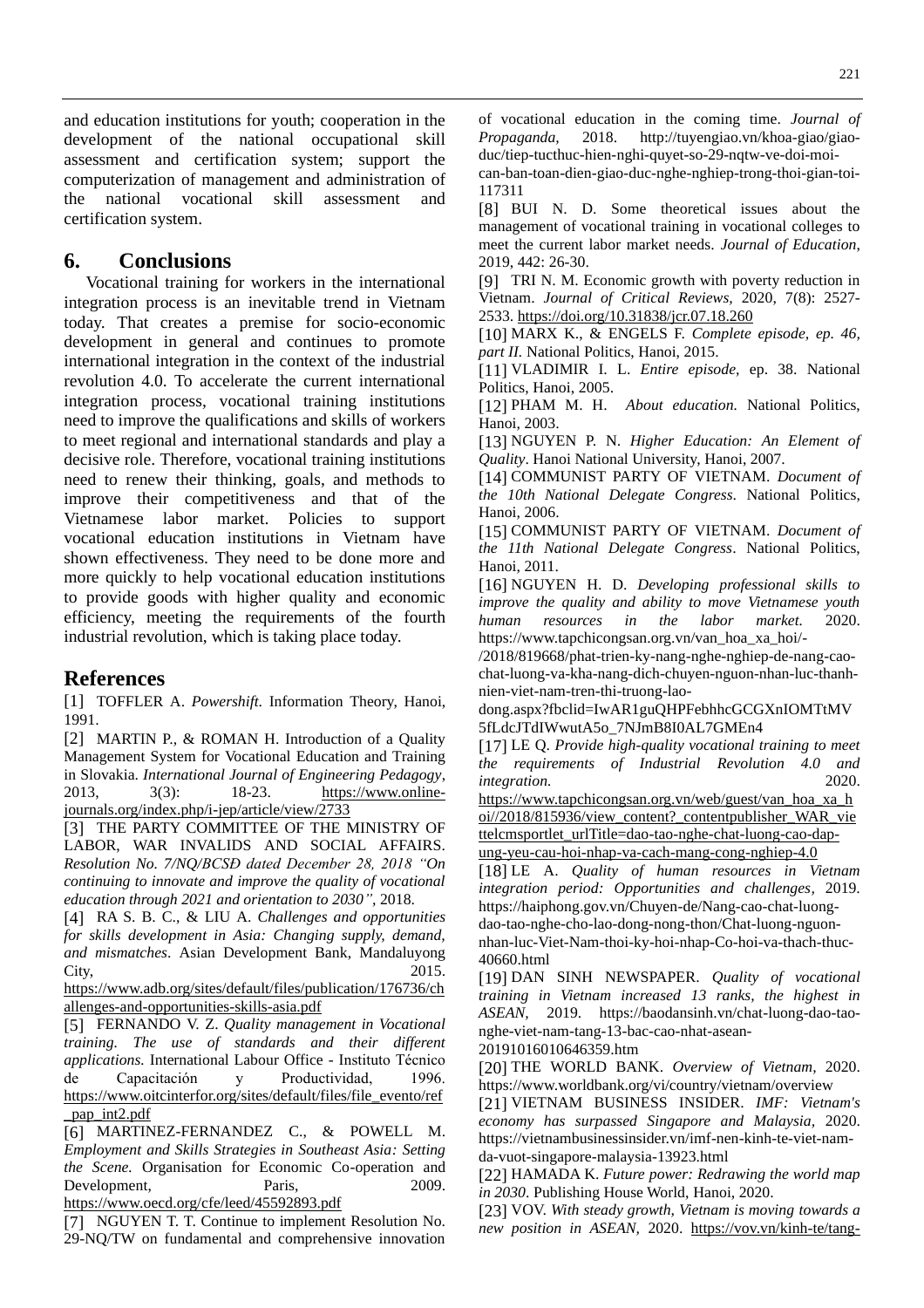[truong-vung-chac-viet-nam-huong-toi-vi-the-moi-trong](https://vov.vn/kinh-te/tang-truong-vung-chac-viet-nam-huong-toi-vi-the-moi-trong-asean-1076709.vov)[asean-1076709.vov](https://vov.vn/kinh-te/tang-truong-vung-chac-viet-nam-huong-toi-vi-the-moi-trong-asean-1076709.vov) [24] INTERNATIONAL LABOUR ORGANIZATION, 2021.<https://www.ilo.org/global/lang--en/index.htmhttp> [25] WORLD ECONOMIC FORUM. *Global Competitiveness Report Special Edition 2020: How Countries are Performing on the Road to Recovery,* 2020. [https://www.weforum.org/reports/the-global](https://www.weforum.org/reports/the-global-competitiveness-report-2020)[competitiveness-report-2020](https://www.weforum.org/reports/the-global-competitiveness-report-2020) [26] DUC L. D. M., YEN N. T. H., THUY V. H. N., HUNG N. T., and VU N. T. Factors Affecting the Auditor Independence: Approach of the Subject and Framework in Financial Statement Auditing in Vietnam. *Journal of Southwest Jiaotong University,* 2020, 55(4). <https://doi.org/10.35741/issn.0258-2724.55.4.23> 参考文: [1] TOFFLER A. 换档。信息理论,河内,1991。 [2] MARTIN P. 和 ROMAN H. 介绍了斯洛伐克职业教育 和培训的质量管理体系。国际工程教育学杂志, 2013, 3  $(3)$  : 18-23 a https://www.onlinejournals.org/index.php/i-jep/article/view/2733 [3] 劳动,战争 和 社会事务部的党委。2018 年 12 月 28 日第 7 / NQ /BCSÐ 号决议, "关于在 2021 年之前和 2030 年之前继续创新和提高职业教育质量",2018。 [4] RA S. B. C. 和 LIU A. 亚洲技能开发的挑战和机遇: 不断变化的供应,需求和错配。亚洲开发银行,曼达卢 永 市 , 2015. https : //www.adb.org/sites/default/files/publication/176736/challen ges-and-opportunities-skills-asia.pdf [5] FERNANDO V. Z. 职业培训中的质量管理。标准的使 用及其不同的应用。国际劳工局-生产能力技术研究所, 1996. **https** : //www.oitcinterfor.org/sites/default/files/file\_evento/ref\_pap \_int2.pdf [6] MARTINEZ-FERNANDEZ C. 和 POWELL M. 东南亚 的就业和技能策略:现场。经济合作与发展组织,巴黎 ,2009. https://www.oecd.org/cfe/leed/45592893.pdf [7] NGUYEN T. T. 在不久的将来继续执行关于职业教育 的基础和全面创新的第 29-NQ / TW 号决议。宣传杂志, 2018. http://tuyengiao.vn/khoa-giao/giao-duc/tiep-tucthuchien-nghi-quyet-so-29-nqtw-ve-doi-moi-can-ban-toan-迪昂· 德·杜格·恩吉普·特里·吉安·泰伊 117311 [8] BUI N. D. 有关满足当前劳动力市场需求的高职院校 职业培训管理的一些理论问题。教育学报,2019,442: 26-30。 [9] TRI N. M. 越南的经济增长与减贫。关键评论杂志,

2020 , 7 ( 8 ) : 2527-2533 。 https://doi.org/10.31838/jcr.07.18.260

[10] MARX K. 和 ENGELS F. 整集,第。 46,第二部分 。国家政治,河内,2015。 [11] VLADIMIR I. L. 整集,ep。38.国家政治,河内, 2005。 [12] PHAM M. H. 关于教育。国家政治,河内,2003。 [13] NGUYEN P. N. 高等教育:质量要素。河内国立大 学,河内,2007。 [14]越南共产党。第十届全国代表大会的文件。国家政 治,河内,2006。 [15]越南共产党。第十一届全国代表大会的文件。国家 政治,河内,2011。 [16] NGUYEN H. D. 培养专业技能,以提高在劳动力市 场上转移越南青年人力资源的质量和能力。2020。 https://www.tapchicongsan.org.vn/van\_hoa\_xa\_hoi/- /2018/819668/phat-trien-ky-nang-nghe-nghiep-de-nang-caochat-luong-va-kha-nang-dich-chuyen-nguon-nhan-luc-thanhnien- 越 南 -tren-thi-truong-lao-dong.aspx ? fbclid = IwAR1guQHPFebhhcGCGXnIOMTtMV5fLdcJTdIWwutA5 o\_7NJmB8I0AL7GMEn4 [17] LE Q. 提供高质量的职业培训,以满足工业革命 4.0 和 集 成 的 要 求 。 2020 。 https://www.tapchicongsan.org.vn/web/guest/van\_hoa\_xa\_h oi//2018/815936/view\_content?\_contentpublisher\_WAR\_vie ttelcmsportlet\_urlTitle=dao-tao-nghe-chat-luong-cao-dapung-yeu-cau-hoi -nhap-va-cach-mang-cong-nghiep-4.0 [18] LE A. 越南一体化时期的人力资源质量:机遇与挑 战 , 2019 。 https://haiphong.gov.vn/Chuyen-de/Nang-caochat-luong-dao-tao-nghe-cho -老东弄通/Chat-luong-nguonnhan-luc-Viet-Nam-thoi-ky-hoi-nhap-Co-hoi-va-thach-thuc-40660.html [19]丹·辛报纸。越南的职业培训质量提高了 13 位,在东 盟地区是最高的,2019。https://baodansinh.vn/chat-luongdao-tao-nghe-viet-nam-tang-13-bac-cao-nhat-asean - 20191016010646359.htm [20] 世界银行。 2020 年 越 南 概 述 。 https://www.worldbank.org/vi/country/vietnam/overview [21]越南商业内幕人士。国际货币基金组织:2020 年越 南 的 经 济 已 经 超 越 新 加 坡 和 马 来 西 亚 。 https://vietnambusinessinsider.vn/imf-nen-kinh-te-viet-namda-vuot-singapore-malaysia-13923.html [22] HAMADA K. 未来力量:2030 年重绘世界地图。世 界出版社,河内,2020。 [23]视场。随着稳定的增长,越南正朝着 2020 年在东盟

的新位置迈进。 https://vov.vn/kinh-te/tang-truong-vungchac-viet-nam-huong-toi-vi-the-moi- trong-asean-1076709.vov

[24] 国 际 劳 工 组 织 , 2021 。 https : //www.ilo.org/global/lang--zh-CN/index.htmhttp